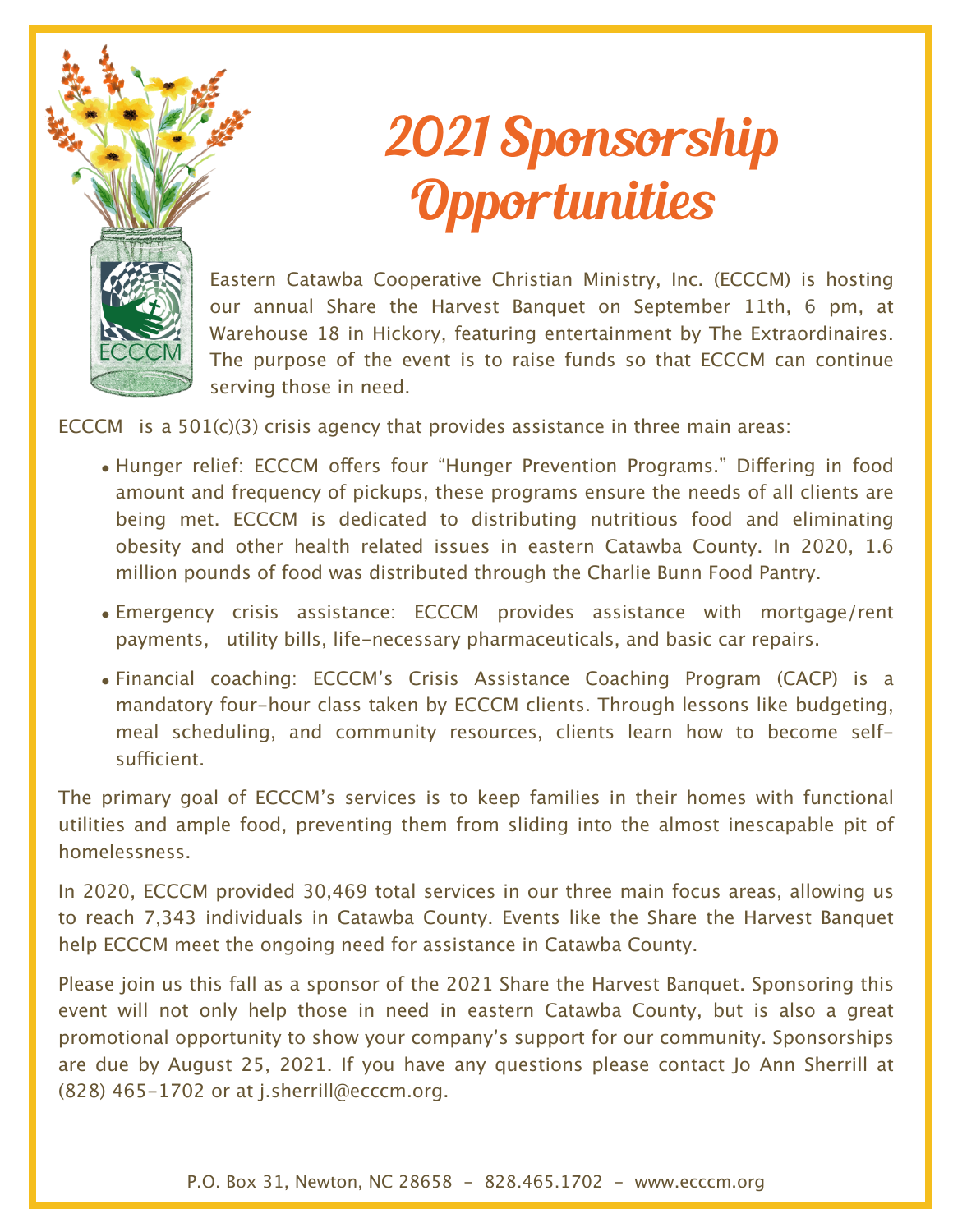### 2021 Sponsor Levels:

#### **Harvest Sponsor (\$5,000)**

- 20 tickets
- Noted as "Harvest Sponsor" with your logo in promotional items including: press releases and ministry newsletters
- Audio recognition at the event
- Prominent name recognition on your tables at the event
- Your logo on social media and website with hyperlink to your company's website
- Your logo listed in the program at the event

#### **Cornucopia Sponsor (\$2,500)**

- 10 tickets
- Audio recognition at the event
- Prominent name recognition on your table at the event
- Your logo on social media and website with hyperlink to your company's website
- Your logo listed in the program at the event

#### **Feast Sponsor (\$1,000)**

- 4 tickets
- Name recognition on your table at the event
- Your logo on social media and website with hyperlink to your company's website
- Your logo listed in the program at the event

#### **Plenty Sponsor (\$500)**

- 2 tickets
- Your logo on social media and website with hyperlink to your company's website
- Your logo listed in the program at the event



P.O. Box 31, Newton, NC 28658 - 828.465.1702 - www.ecccm.org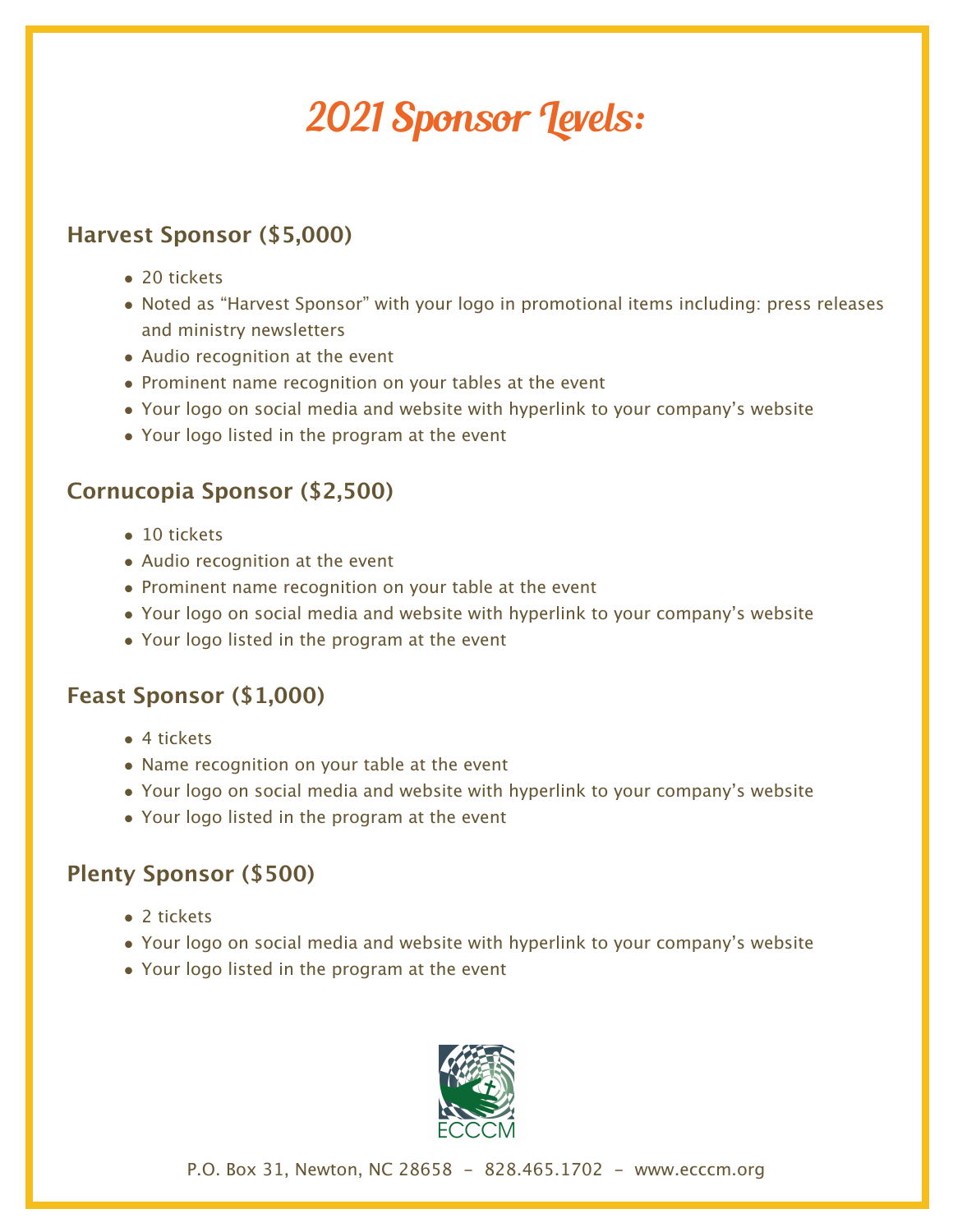